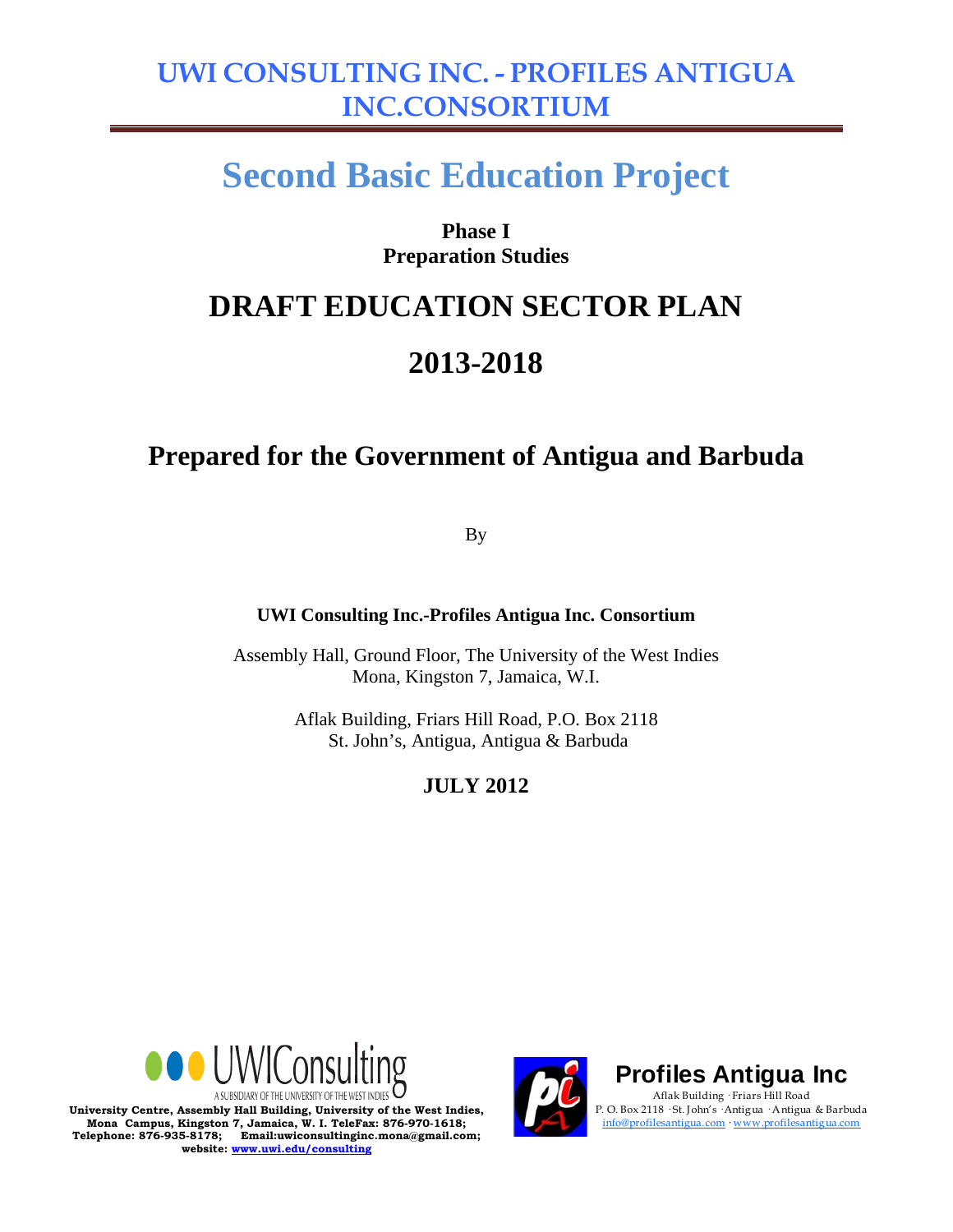### **EXECUTIVE SUMMARY**

#### *Introduction*

The Consortium of UWI Consulting and Profiles Antigua entered into a contract with the Government of Antigua and Barbuda (GOAB) through the Ministry of Education, Sports, Youth and Gender Affairs (MESYGA). The contract was to provide, a) consultancy services for preparation studies (Phase I) and b) to prepare a project proposal for CDB financing and, c) carry out environment assessments and master plan development of selected sites (Phase II) for the Second Basic Education Project of the MESYGA.

#### *Broad Educational Context*

The goals for education as seen from the perspective of the Government of Antigua & Barbuda must take into account national realities and priorities. It must also consider the broader context of a number of international, hemispheric, regional and sub-regional commitments and initiatives to which the Government is a signatory or has expressed approval or support. At the international level, the country as a member of the United Nations Educational Scientific and Cultural Organisation (UNESCO) is obliged to embed in its educational goals and policies the principles of the UNESCO World Declaration on Education for All and Framework for Action to Meet Basic Learning Needs (Jomtien Declaration) and the UNESCO Education for All (EFA) Dakar Framework for Action. As a member of the United Nations, Antigua & Barbuda has made a commitment to pursue goals aligned with the Millennium Development Goals including that relating to the achievement of universal primary education.

At the hemispheric level, the country is a member of the Organisation of American States and is therefore an adherent to the Merida Declaration on Education endorsed by member states in 1998 within the framework of the Second Summit of the Americas. At the regional level, as a foundation member of the economic integration efforts that led to the founding of CARICOM





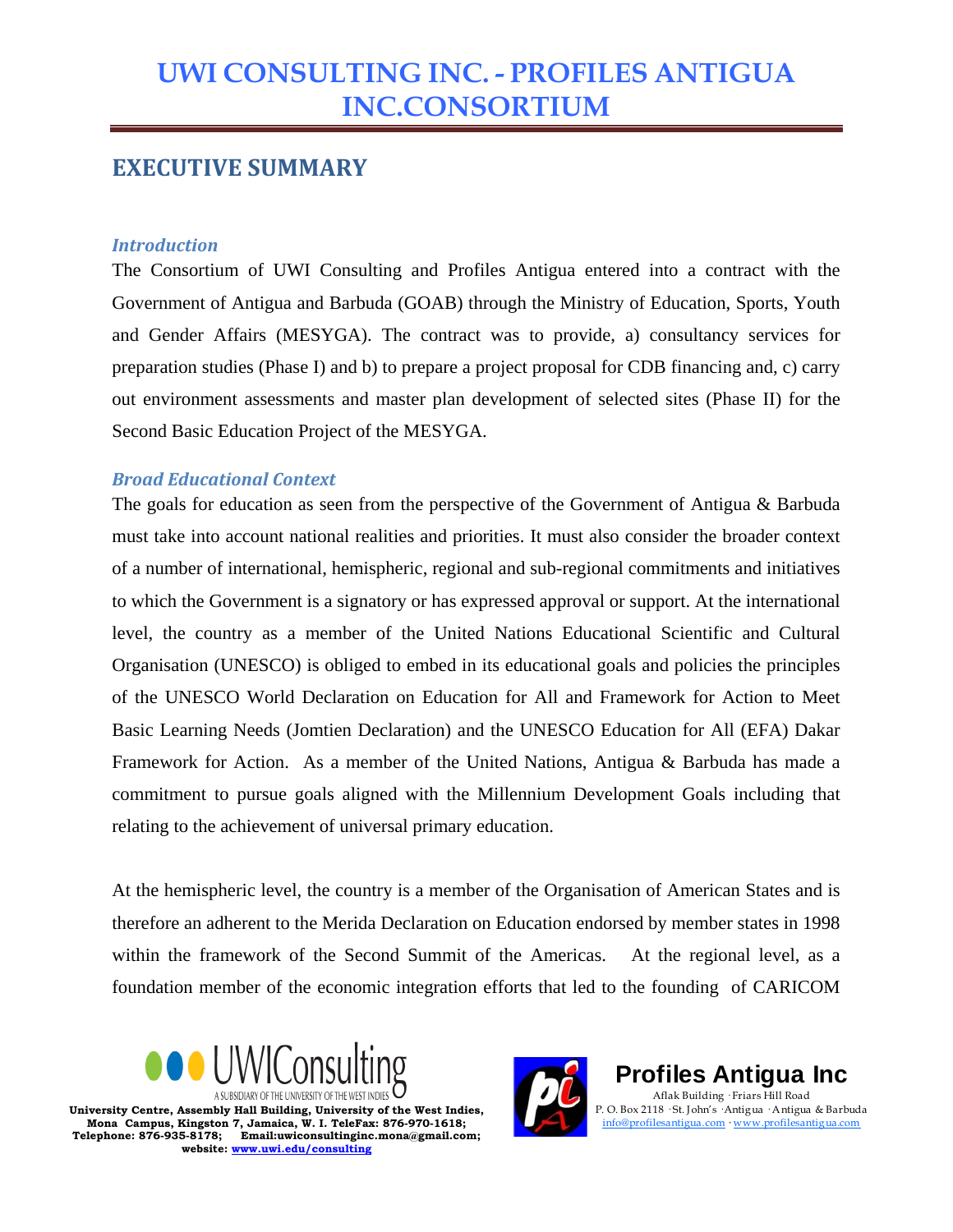and as a long-standing full member of this body, the country is subject to the declarations and commitments made at the CARICOM Heads of Governments Conferences and other subsidiary policy-making organs. The ideal CARICOM citizen/worker:

- Is capable of seizing the economic opportunities which the global environment is presenting
- Demonstrates multiple literacies, including foreign language skills, independent and critical thinking
- Has developed the capacity to create and take advantage of opportunities to control, improve, maintain and promote physical, mental, social and spiritual well-being; and to contribute to the health and welfare of the community and country.
- Nourishes in him/her and in others, the full development of each person's potential without gender stereotyping; and embraces differences and similarities between females and males as a source of mental strength.
- Has an informed respect for our cultural heritage and that of others.

Thus the vision of the ideal Caribbean person as adopted at the 18<sup>th</sup> CARICOM Heads of Governments Conference must inform the goals for education. It means also that among the goals of education in Antigua and Barbuda must be to develop citizens who are imbued with respect for human life, who are emotionally secure, who have a strong appreciation of family values, community cohesion, and moral principles, who think critically and who exhibit creative imagination.

#### *Economic, Social and Political Landscape*

With the virtual elimination of both the sugarcane and banana industries, OECS countries are relying significantly on services industries. As Downes (2001) indicated, over the past decade, the countries of the Eastern Caribbean are relying less on agriculture and light industry which





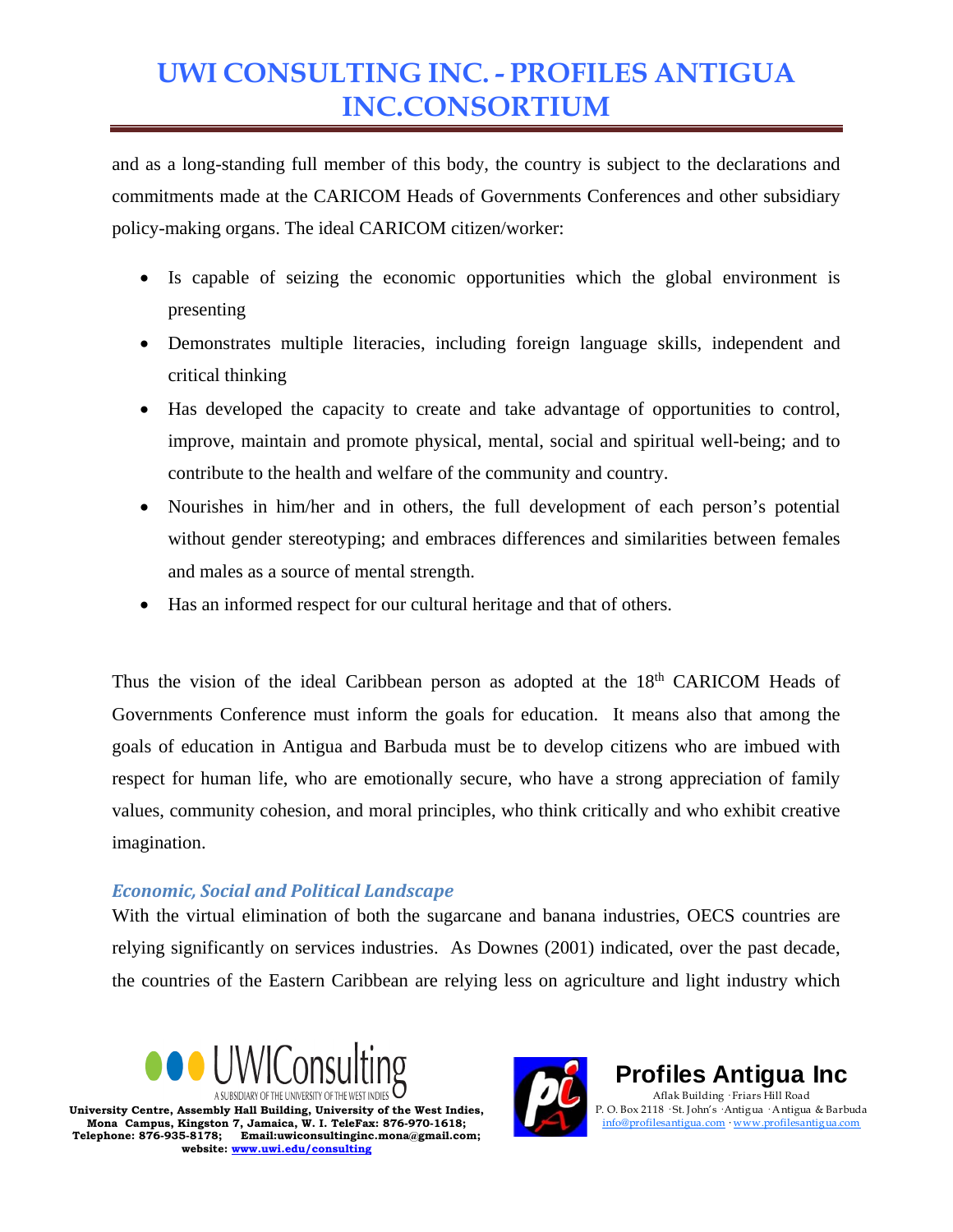were the sources of their foreign exchange earnings, employment and overall economic growth. However, the impressive economic growth during the 1980s and the 1990s before Hurricane Luis struck in 1995 was also experienced during the 2000s until the effects of the global financial crisis and the resulting Great Recession in the United States began to take their toll on foreign investment and tourist arrivals and spending. The national economic outlook for the short to medium term does not appear to be very good. The negative effects of the international financial crisis of 2007-08 and the subsequent global economic downturn are still working their way through the Antigua & Barbuda economy. Given the unresolved state of the gaming dispute between the country and the USA, growth in this area is unlikely. The direct and indirect effects of the collapse of the Allen Stanford, Clico and British American Insurance operations will have further drag on national economic activity for some time to come. Impacting on the educational outcomes, particularly in certain areas of the country, was the pervasiveness of poverty. Notwithstanding the impressive economic growth at the aggregate level, the skewed distribution of employment opportunities and hence income meant that many households experienced poverty. While the extent of this social condition was not investigated or measured for many years, causal observation suggested that it was a real problem in the country.

Antigua and Barbuda has shown that there is a strong commitment to improve access to good quality education given the number of activities that have taken place since the last draft 2000 Education Plan. The country has signed all the international conventions that advocate for access to education for all. The country has fulfilled the MDG 2 which calls for universal access to primary education. However, there is still room for improved in access to good quality education for children living in poverty. Boys are not succeeding as well as the girls and as a consequence, are dropping out of schools early. Strategies are needed to ensure that boys attend schools more regularly and perform better at all levels of the education system. For both boys and girls, efforts need to be made to improve the performance in Math at all levels of the system. Lifelong





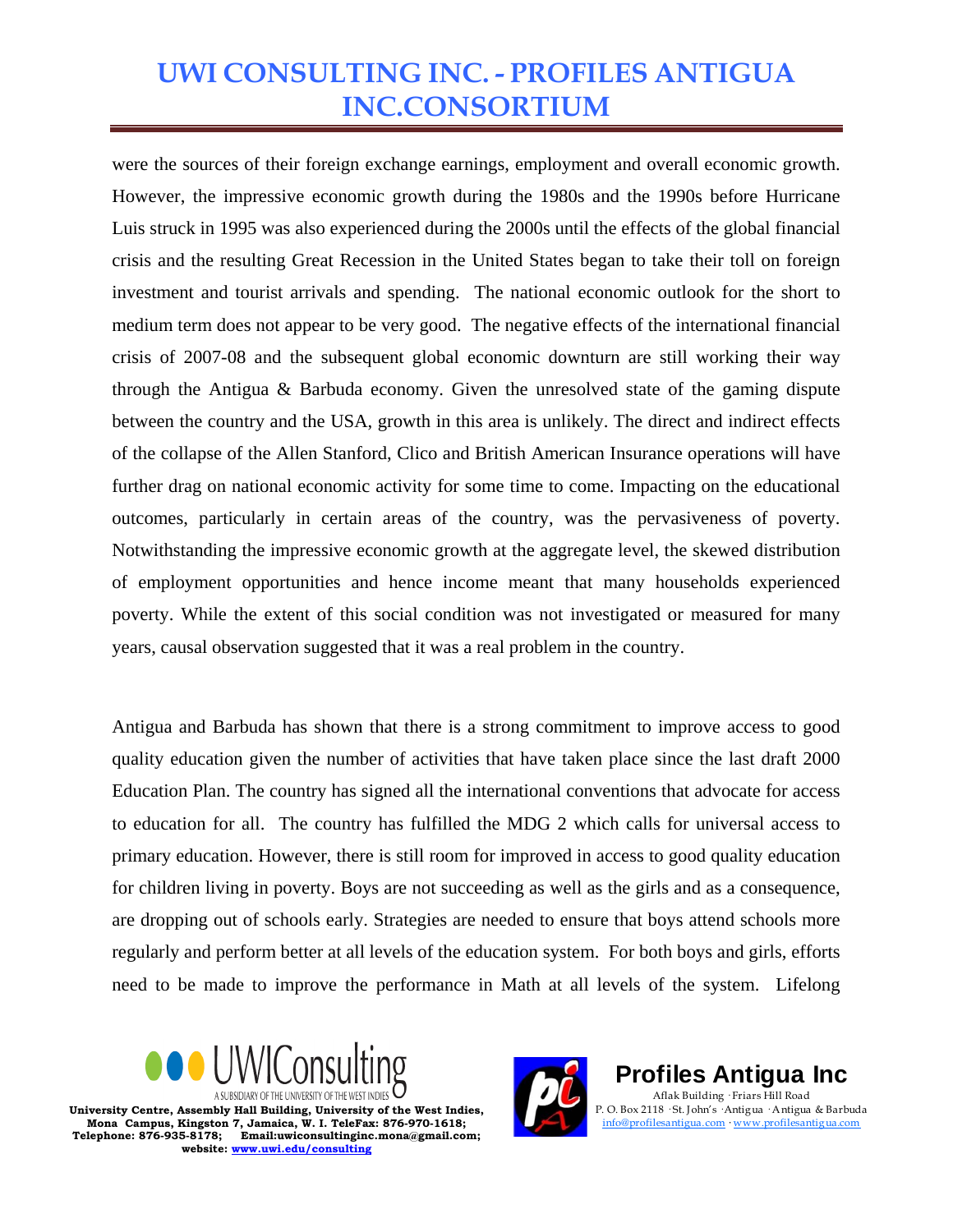education includes both formal and non-formal education. Both types contribute personal development of all individuals. All age groups need to be equipped with the skills for fulfilment of maximum potential and all to meet the increasing demands of globalization and rapid technological changes.

Antigua and Barbuda has benefited from a stable political climate. For the three decades since political independence, general elections have been held within the constitutionally stipulated framework. Both parties are committed to democratic principles and processes and while political agitation is not unknown while sitting on opposition benches in parliament, peaceful, non-confrontational protest and political assembly have by and large been the order of the day. The people continue to take a keen interest in the political and their participation in evident in the significant turn out of voters for general elections. Press freedom is a growing phenomenon with the increasing number of media outfits. This means greater level of information being shared with the public and more importantly, accountability and openness on the part of government and the political system are treated as important agenda matters for the country.

#### *Government Educational Goals and Policies*

Looking at national realities and priorities, in determining the Government goals in the sphere of education, it is useful to look at the views of the political party that forms the government as well as goals enunciated in government documents and broadcasts. Note should also be taken of the goals articulated lawful opposition which is always positioning to replace incumbent.

One of the goals of education as seen by the Government is to properly equip all citizens of Antigua & Barbuda so that they can be "functional and contributing members of society". It sees that a purpose of education is to facilitate and promote the economic development of the country. In effect it sees education as ultimately determining national economic capacity. The specific areas shared by government include:





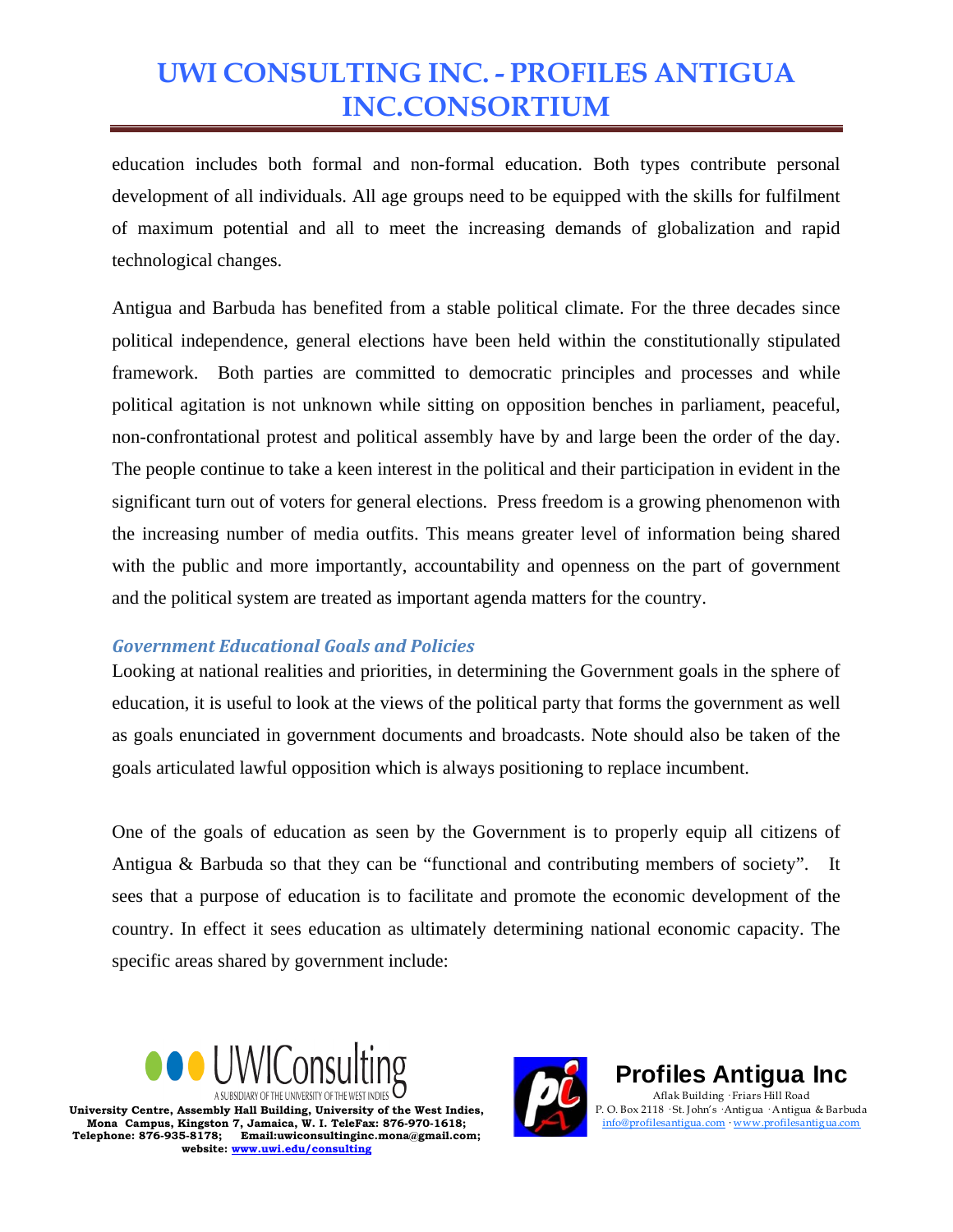- 1. The achievement of universal secondary education is one of the targeted education goals of the Government, which is to be realized by 2013
- 2. Expansion of tertiary education so that a larger number of high school graduates access tertiary education is a precondition for the countries to move from a developing to a developed state
- 3. Strengthening and enhancing Special Education to achieve greater level of effectiveness
- 4. Improve performance in mathematics and physics which is at an unacceptable level and there is no sign of improvement without deliberate intervention.
- 5. Improve the quality and effectiveness of early childhood and primary education to match the achievement of universal status of both levels of education system.
- 6. Address the problem of literacy and numeracy which has continued to be an hindrance to learning and academic performance by students.
- 7. Focus the preparedness of the workforce at the knowledge and technological level by embracing Science, Technology, Engineering and Mathematics (STEM) as a key component of the education process.

#### *Education Policies*

With respect to early childhood education the government has promulgated a policy that the early children education programme plays a critical role in the contributions citizens ultimately make to Antigua & Barbuda society. It has determined that high international quality standards, guidelines, management systems, procedures, facilities, personnel, supervisory approaches and regulatory framework must characterise the sector even though it is dominated by private operators. In relations to primary education, the Government has established a policy, consistent with global, hemispheric, regional and sub-regional dictates, of free universal primary education. This is enshrined in national laws. This means that it must provide every young legal resident a primary school place up to the statutory age and the highest primary level.





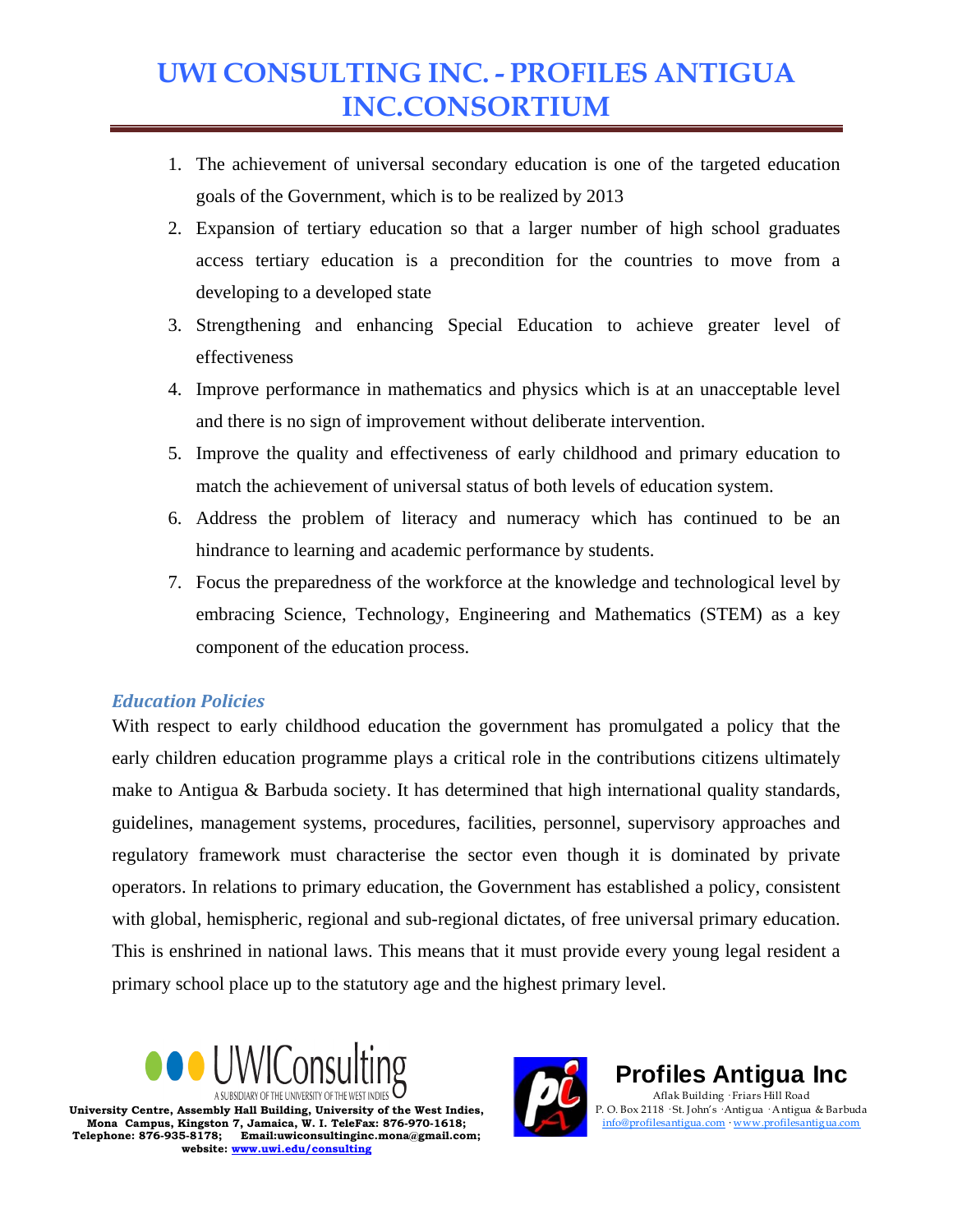For secondary education, the Government has established a policy, in line with regional and subregional declarations, of free universal secondary education. Implementation of this policy commenced in 2009 and the Government has committed itself to having the free universal secondary education policy fully operational by the 2013-2014 school year.

With respect to education for children with special needs the Government the policy also involves a programme to "eventually mainstream students with special needs so that access to education is achieved by all." The launch of the Special Education Council as authorised by the 2008 Education Act has also taken place as a prelude to expanding the special needs education programmes of the Government. As part of the policy to mainstreaming special needs students, two primary schools and two secondary schools were expected to enrol such children from January 2012.

One of the government policies on tertiary education is that the three public tertiary education institutions in Antigua & Barbuda should be amalgamated and then strengthened in order to expand the in-country opportunities of this level of education. This it is felt can serve as the platform for the creation of the University of Antigua & Barbuda, a medium policy target. The amalgamation policy was adopted as early as 2006 when consultants were engaged to craft a work programme for the amalgamation exercise. This policy is related to the national objective of ultimately having at least one university graduate per household. It is also in line with the tertiary education imperatives agreed at the OECS level.

The government has also framed a policy regarding technical and vocational education and training (TVET). TVET programmes should be streamlined, and should be developed and operated in close partnership with the private sector and should be closely linked to the workplace and further training opportunities. Fulfilment of this policy is to be achieved, *inter* 





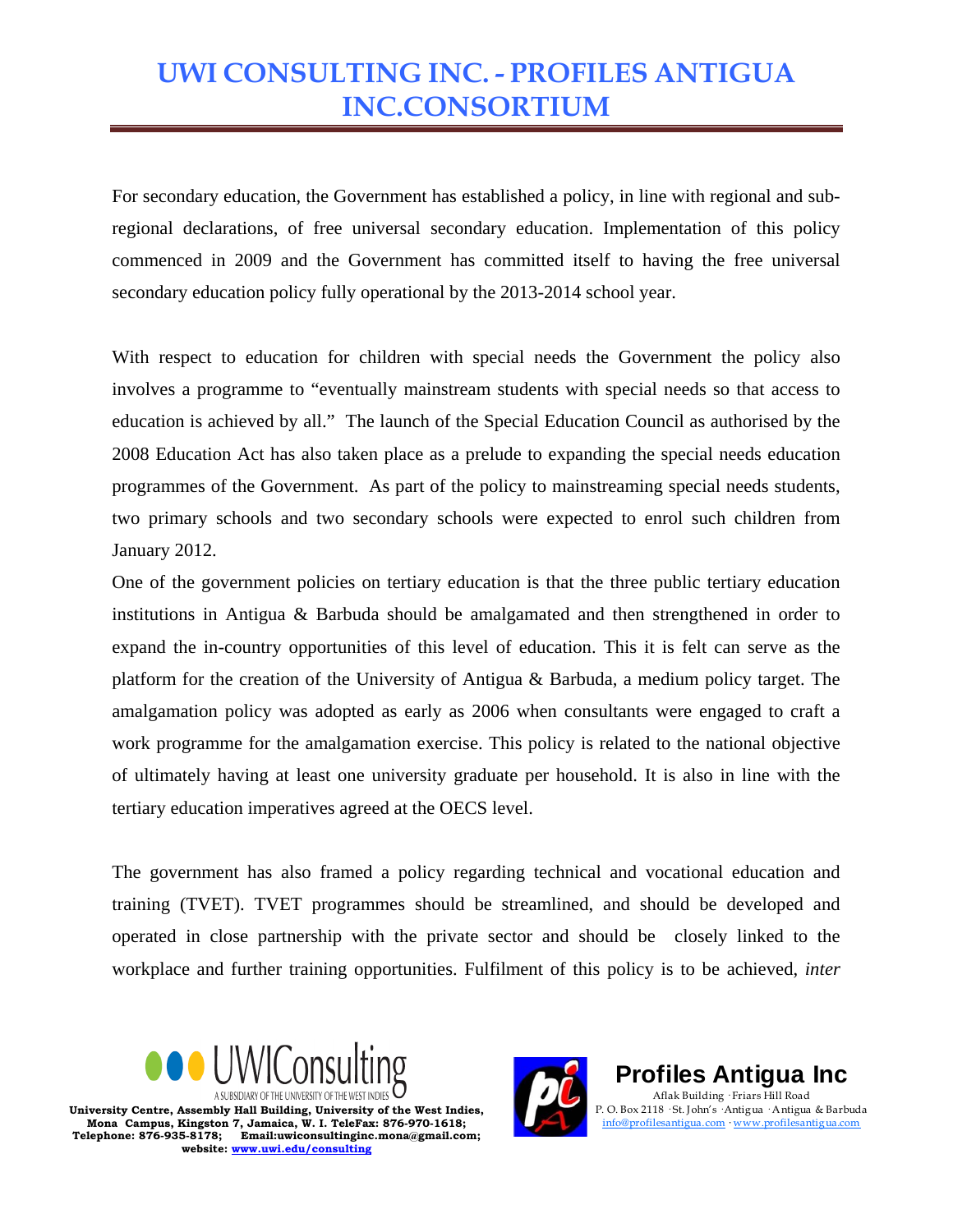*alia*, by the strengthening of the Antigua & Barbuda Institute of Continuing Education (ABICE) and the National Training Agency (NTA).

Increasingly, information communications technology (ICT) is ubiquitous being visible and at work in virtually every area of human endeavour. Education is no exception. The government policy on ICT in education is to allow easy access to ICT to all students irrespective of economic status. Fulfilment of this policy is achieved by the equipping of all schools with computers and internet access and to offer upper class students and teachers with laptop computers on a loan basis. Further, all teachers are to over time receive training in ICT and in the utilisation of ICT tools in teaching.

#### *Stakeholder Priorities*

Resulting from four stakeholder consultations, the major changes that were recommended for improving the performance of the education system include the following:

- 1. The Education System must move from the mind-set of been academically inclined to the creation of an "intelligent" citizen.
- 2. There must be a linkage of the curriculum and instructions to real world experience, and towards occupation/career guidance.
- 3. The system methodology must begin urgently to seek to address and curtail the issue of disenfranchisement of the male student.
- 4. Civic as an important element that should be re-introduced into the school's curriculum. This will include the re-cultivation of civic pride of cleanliness of our space and community.
- 5. Career Guidance should be a priority in the upper Secondary Schools with some interface with the business sector. Students should be exposed to different and diverse career opportunities.





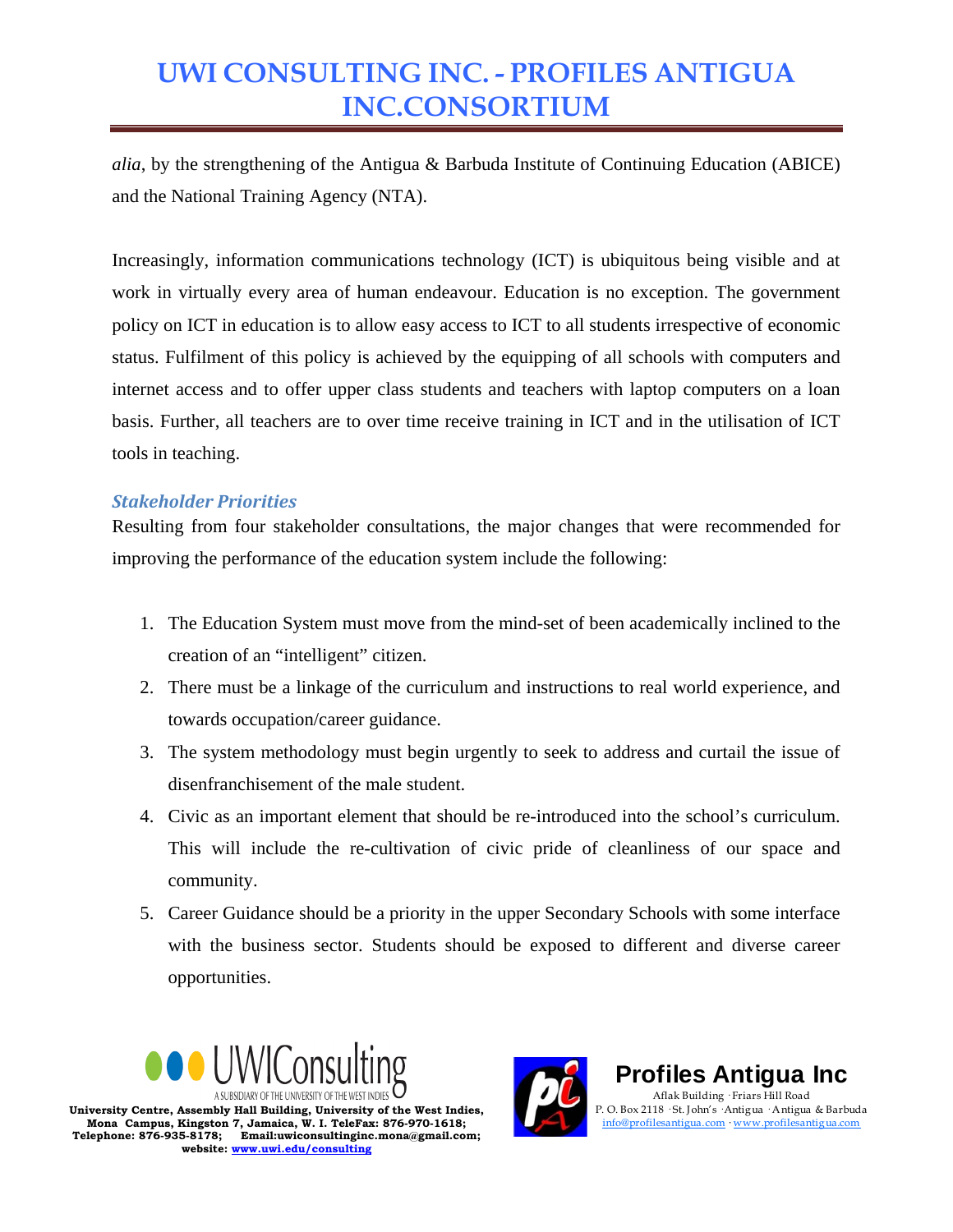- 6. The Vocational and Technical areas should be re-assessed and improved to include curriculum, teachers and infrastructure.
- 7. Appropriate use of technology to aid and enhance the teaching and learning processes in all subject areas.
- 8. Continual training and assessment of teachers
- 9. Improved school plant infrastructure
- 10. Schools should improved and developed an integrated partnership with community and private sector organizations

#### *Challenges Facing the Education Product*

At present, the education in Antigua and Barbuda is plagued with numerous problems. Perhaps one of the most challenging is the lack of acceptable performance in Mathematics and Science at all levels. An examination of the problem reveals that there is a paucity of trained Mathematics and Science teachers. Many Science and Math classrooms are populated with instructors whose area of expertise is in some other discipline; therefore, it is not surprising that there are significant weaknesses in this area of study throughout the education system. These weaknesses escalate into a steep decline and consequential abandonment of these subjects by school leavers across the nation.

#### *Review of the 1st Basic Education Plan*

The development of the 1<sup>st</sup> Basic Education Plan commenced in 1999 and completed in 2000. The final draft report was submitted and accepted in 2002. The implementation of the recommendations of the Education Plan was hampered by a number of factors including extended delays and dissatisfaction with the quality of output by companies and entities contacted by the Ministry of Education (MOE). The areas highlighted were curriculum development, education management information system (EMIS) and Testing and Management (Miller, 2009). Even though there is little evidence of systematic implementation of the  $1<sup>st</sup>$  Basic Educational Plan, the feedback provide at the consultation with sector leaders in the Education





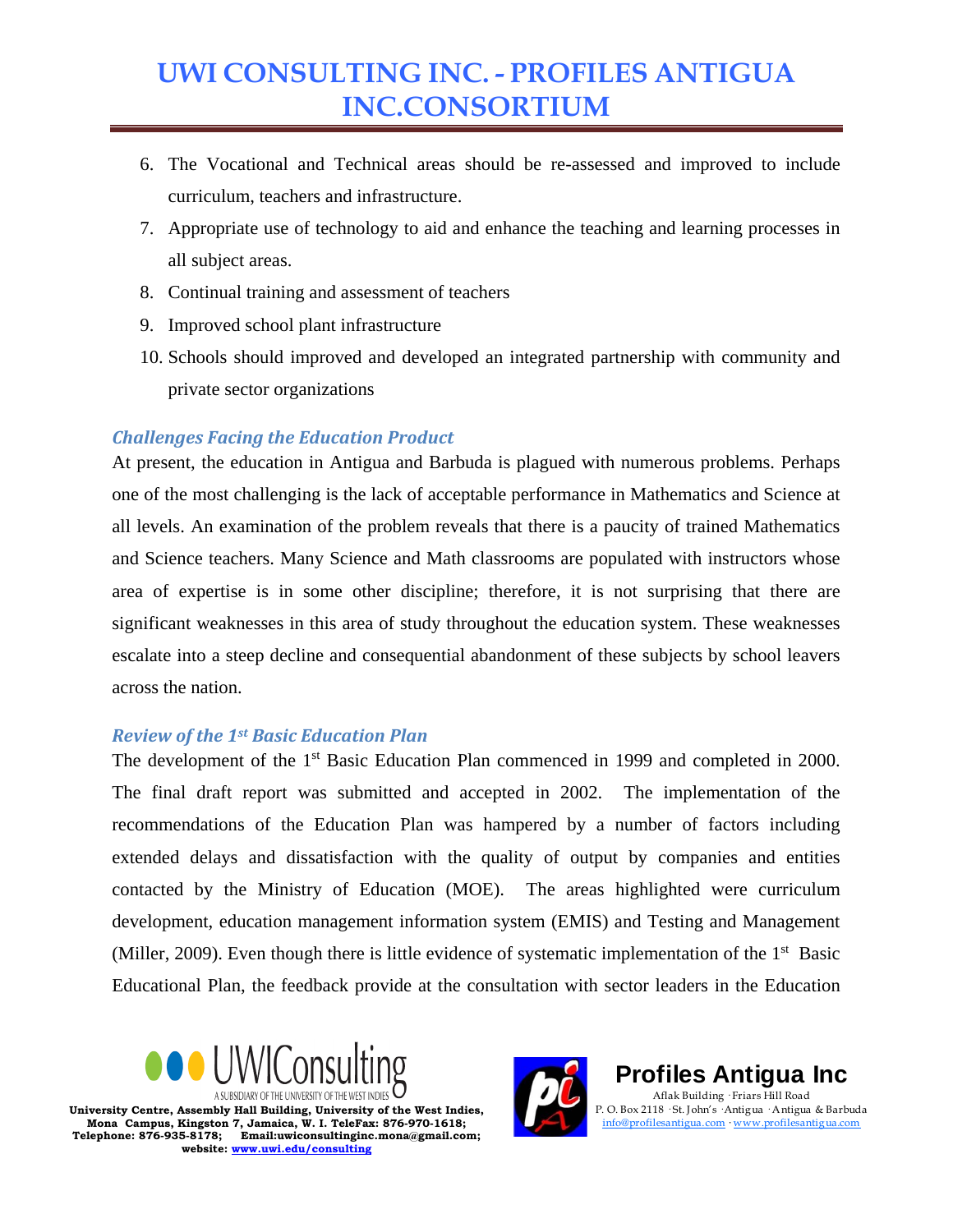Ministry show that progress was made in all areas. Among the achievements including, (i) improved access to secondary education through repairs to, and expansion of facilities at eight secondary schools in Antigua and the construction of one new secondary school in Barbuda; (ii) improved maintenance services through the establishment of a Maintenance Unit at the Board of Education (BOE); (iii) reform of curricula, and testing and measurement services; (iii) a reorganisation of the management of the education system; (iv) upgrade in the qualification of 29 teachers through undergraduate level training in core subject areas; and (v) upgrade in the professional skills of teachers and Ministry staff through graduate level training in areas such as education planning, statistics, curriculum development, testing and measurement.

#### *Curriculum Implementation Approaches and Strategies*

Curriculum development, evaluation and renewal are best done when all the stakeholders have a voice and their inputs are taken and utilised in the development or renewal of a curriculum. In planning national curricula whether this process is to be considered developing the curriculum or renewing it, context is important. In this regard it is important to determine the regional and subregional efforts that have been undertaken at curriculum development or renewal. Central to the process of curriculum implementation are the principles of curriculum articulation, scope and sequences. The mutual accomplishment approach has been advanced as the most efficient option to implement the curriculum in a dynamic and complex learning environment, and the use of planning conferences, written curriculum guides and effective strategies are critical for success.

#### *Priorities for the 2nd Basic Education Plan*

1 Implement the policy framework for regulating the establishment of pre-schools in order to effect a smooth transition from pre-school to kindergarten and continue to improve access and performance in early childhood education.





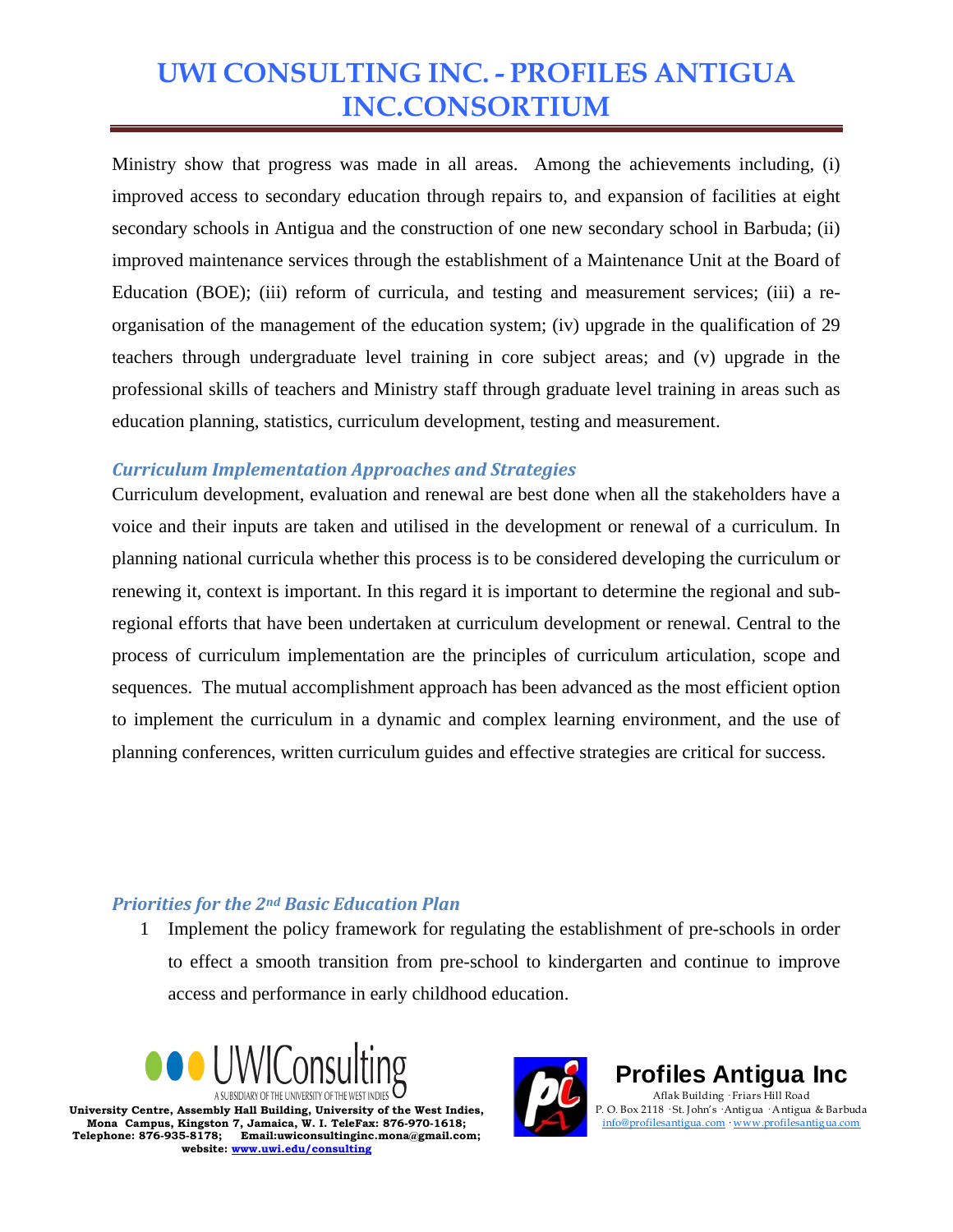- 2 Enhance the performance of primary education with emphasis placed on strengthening the policy framework and delivery mechanisms to improve teaching, supervision and management of the education process so as to achieve greater level of students' achievement.
- 3 Expand and strengthen the diagnostic and intervention systems to respond in a timely manner to students with special needs and provide the appropriate school facilities, teaching staff and school management support to adequately address their learning and developmental challenges.
- 4 Implement policy framework to achieve universal secondary education and improve the quality of students' performance through the introduction of ICT, the improvement of the physical facilities and the availability of teachers with current training for effective delivery.
- 5 Re-establish Technical Vocational Education and Training (TVET) as a seamless component of the education system through an agreed TVET framework for the school system and relevant programme for skills development for all students.
- 6 Implement a comprehensive ICT programme based on the policy framework which would require ICT to be used to enhance the delivery of education programmes and the management of administration systems at all levels of the school system.
- 7 Respond to the curriculum needs of the schools and country by enhancing the existing support systems and developing, implementing and evaluating appropriate curricula to address areas such as literacy and numeracy, mathematics and science, and to improve the content and delivery of education at all levels of the public education system.
- 8 Increase the cadre of teachers who have the required qualifications to apply instruction techniques to deliver content as required by the curriculum while at the same time





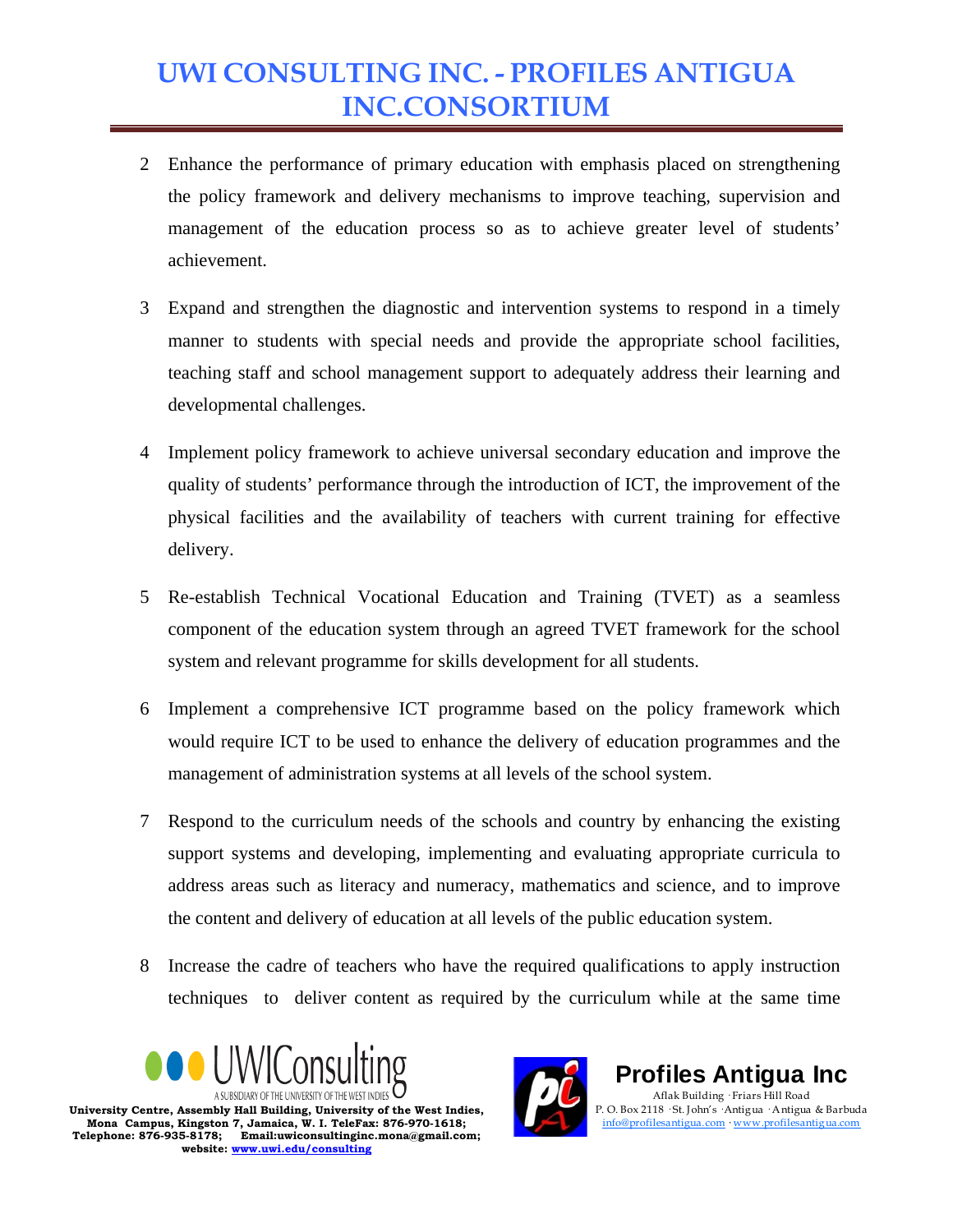provide adequate teacher support to assist with instruction and quality of supervision in the classroom.

- 9 Improve the management and supervision of the library facilities in schools, rehabilitate or construct new physical facilities for libraries, and introduce ICT to strengthen the delivery of services and improve the quality of library education.
- 10 Strengthen the human resource development capacity and capability in the school system through the introduction of ICT to benefit both administration and learning and the deployment of and technology to improve performance of students and the school system in general
- 11 Implement policy guidelines to support an effective administration and management of the education system based on a legal framework that promotes accountability, governance and management of the school system
- 12 Implement the policy framework for a broad based adult and continuing education programme to address literacy and the preparation of persons for the world of work through academic and skills development programmes
- 13 Strengthen and consolidate the partnership relationships with critical sub-sector entities in government, the private sector entities, civil society and non-government organizations to share in the process of educating the children.
- 14 Develop and implement a decentralized budgeting process which is based in the central ministry and implement strategic funding plan to support the financing of the  $2<sup>nd</sup>$  Basic Education Plan.





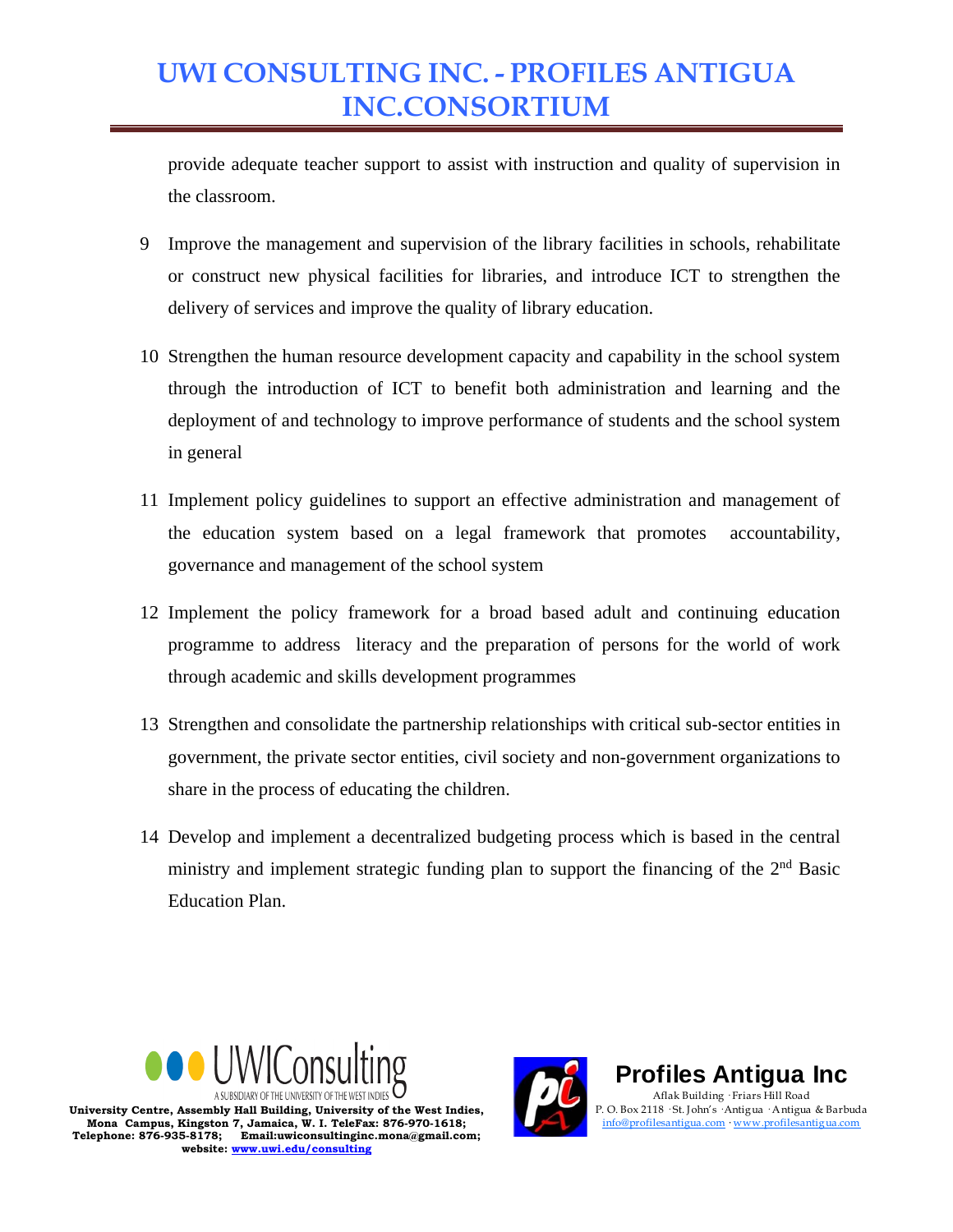#### *Upgrading of Existing Physical Facilities*

In the process of crafting the Education Sector Plan, one of the predecessor assignments was the preparation of a school facilities inventory. In taking the inventory of the physical facilities of the various schools the physical, safety and environmental conditions and stated enrolment capacity of the schools determined, upon analysis, whether the rehabilitation of schools would be required in order to properly address the requirements for the current and projected students' enrolment and the curricula offerings. Further, combined with the analysis and recommendations of the school location plan component of the Project, the findings of the school facilities inventory would dictate if new schools are required to successfully implement the Government's policy of universal secondary education.

The findings of the school facilities inventory dictate that the upgrading of the existing physical facilities of both primary and secondary, especially the government-owned ones, must be a high priority for the Education Sector Plan 2013-2018. Except for the new buildings that were constructed under the Basic Education Project I (BEPI), the school infrastructure in the country is over thirty-five years old. The last major school to be built was the Ottos Comprehensive that was commissioned in 1974. Further, the enrollment at all the major secondary schools is approximately two and a half times the capacity for which they were originally designed and built. In addition, the school plants have been expanded over the years, and most have maximized the land space capacity.

The buildings are showing signs of age. These include structural deterioration in the form of cracks and exposed re-enforcement as evident at several secondary schools. Most, if not all, the schools are termite infested. Rodent and bat infestation is another serious problem at many schools. Other common problems include defective electrical and plumbing systems, defective window and door systems, including fittings and closing systems, and sewage/drainage





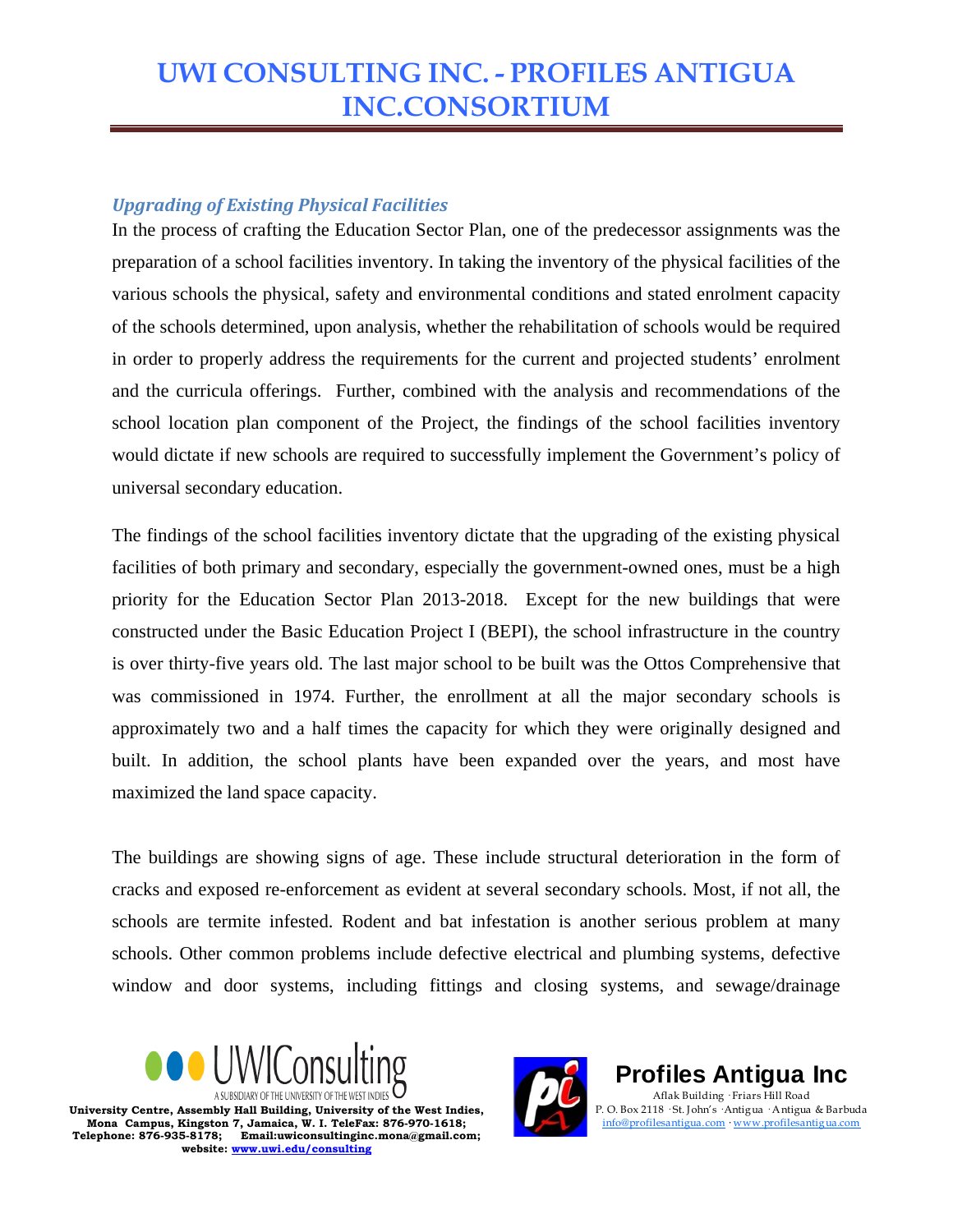problems. The defacing of the buildings with graffiti and apparent vandalism are common among many of the secondary schools. It was found that a programme of first-line plant preventative maintenance was generally non-existent in the schools. For the implementation of the policy of universal secondary education of the Government to have any measure of success without negatively impacting on current secondary school attendants, all of the public secondary schools must undergo varying programmes of refurbishing as a matter of urgency. Hence this action plan must assume high priority in the implementation of the sector plan.

#### *Designing and Constructing New Physical Facilities*

The *Draft Final School Location Report* and the *Draft Final School Facilities Inventory Report* of the Project provide details with respect to a number of key attributes of the primary and secondary education system including (i) enrolment (ii) student/teacher ratio, (iii) proportion of trained teachers, and (iv) travel distance to school. On the data for the  $2010 - 2011$  academic year, it was observed that Ottos Comprehensive and Princess Margaret Secondary have students enrollment of 865 and 857 respectively. These are marginally above the maximum recommended policy threshold of 800 students as decided by the Ministry of Education. The enrolment of each of the other major public secondary schools is below 800 students. The information with respect to student/teacher ratios tells another story. Of the public secondary schools there are 157 classes out of 190 (or 83%) in which the maximum ratio is exceeded. In particular it must be noted that at Ottos Comprehensive all of the 25 classes were over the national policy target student/teacher ratio. At Jennings Secondary this was 21 out of 22 classes (95%) and at All Saints Secondary it was 24 out of 26 classes (92%).

These statistics clearly establish the need for one or more new public secondary schools and the consequent requirement of additional teachers if the national standard on student/teacher ratio is to be achieved anytime soon. In the vicinity of the All Saints Secondary, the Irene B Williams Secondary School at Swetes has just been created. This could relieve the problem at All Saints,





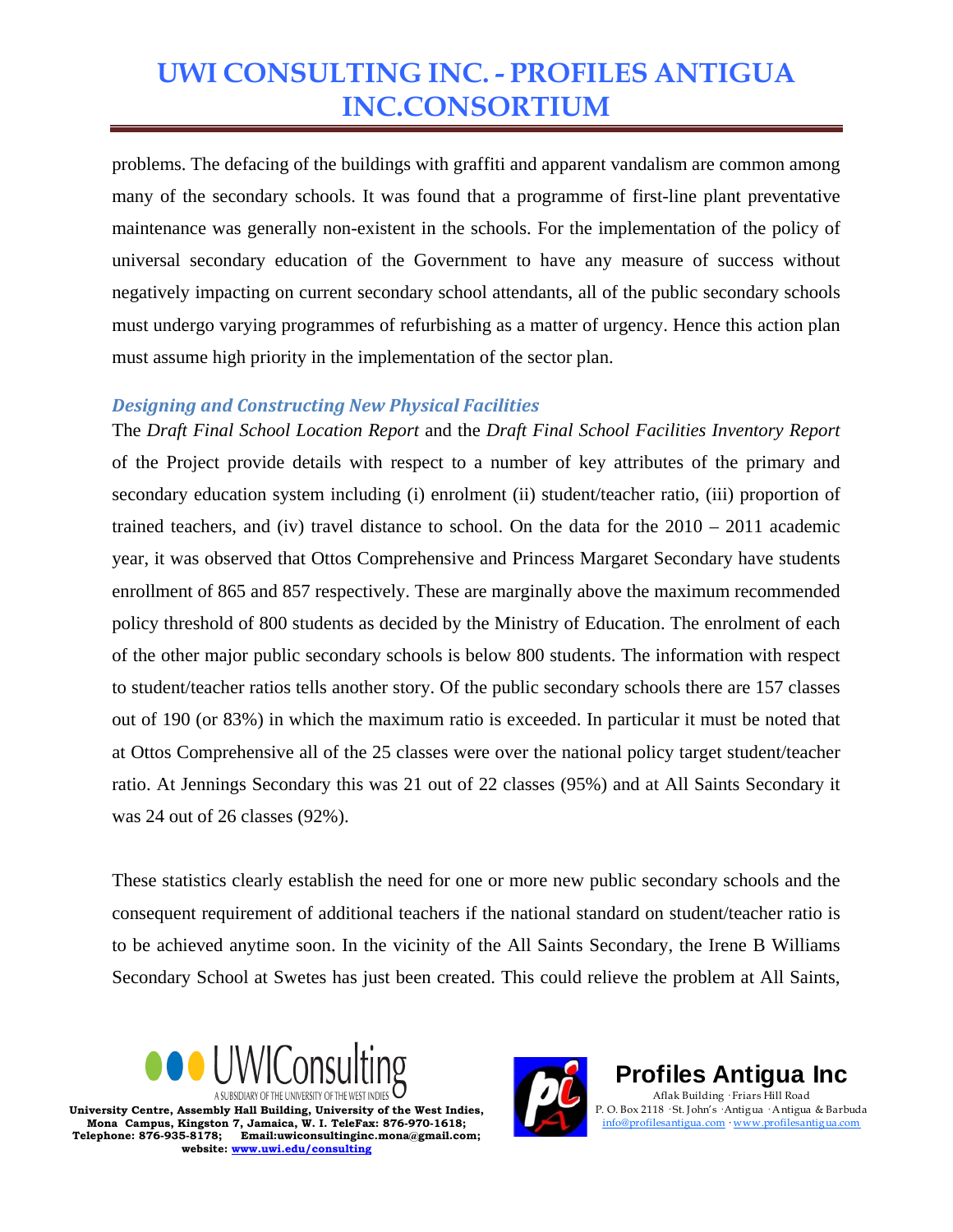provided the availability of the additional teaching complement that would be required in order to lower the student/teacher ratio to the required standard. Similarly, the Glanvilles Secondary should be able to relieve the problem at Pares Secondary. At Princess Margaret Secondary, Ottos Comprehensive and Clare Hall Secondary especially, and to a lesser extent the Antigua Grammar and the Antigua Girls High, the solution of the situation that cries out for relief would have to be addressed by a new school as the compounds of these schools have little or no ability to accommodate additional structures.

To determine the required solution with objectivity, all the other information gathered have to be carefully scrutinized. The data on place of residence with respect to the school location points to the need for at least two new secondary schools, one in the Grays Farm/Greenbay/Hatton area, and another near the Clare Hall, Cassada Gardens and Potters communities. The announced plans of the Government to build a new secondary school, funded by China, at Five Islands will address the former. The selection of a site in the vicinity of the Potters, Paynters, and Pigotts communities will satisfy the latter.

The new public secondary school located in the vicinity of the Grays Farm, Greenbay and Hatton communities (Five Islands) will ease the enrollment pressures at Ottos Comprehensive, Princess Margaret Secondary, and to some extent Jennings Secondary. The new public secondary school located in the vicinity of the Potters, Paynters, and Pigotts communities will stem the overcrowding at Clare Hall Secondary, Antigua Grammar, Antigua Girls High and Ottos Comprehensive, and Pares Secondary to some extent. This new secondary school could also provide a public school option to parents who enrol their children in private secondary schools such as Christ The King High, St. Joseph Academy and Antigua Seventh-day Adventist. If the tough national economic conditions persist it can be expected that private to public school migration will accelerate.





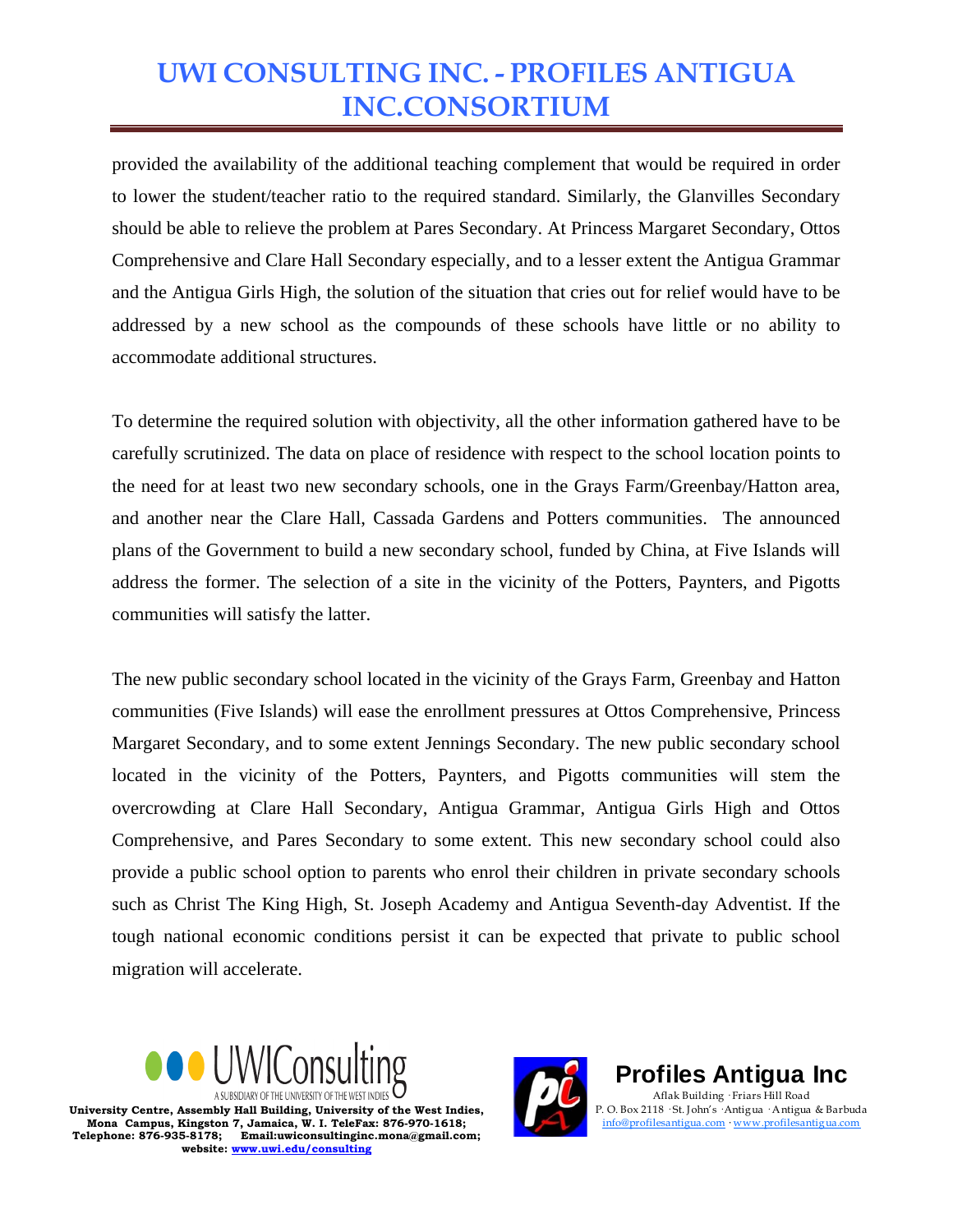#### *Budget Implications*

In developing the implications for the Education Sector Plan 2013-2018, the imperatives emerging from the analysis are classified under the following headings:

- 1. Plan Priorities by Education Sub-Sector
- 2. Upgrading of Existing Physical Facilities
- 3. Designing and Constructing New Physical Facilities
- 4. Pursuing Initiatives Started in the Preparatory Studies

Under the Plan Priorities by Education Sub-Sector fifteen subsectors have been identified. Budgetary provisions need to be made for each of these. The methodology adopted in developing the detailed budget for these sub-sector initiatives is to posit that the successful execution of each priority and the achievement of the expected outputs and outcomes entail budgetary implications and commitments. The detailed budget spreadsheet for the Education Sub-Sectors Priorities shows the estimated costs for pursuing each priority and how the costs are spread across the 5 year plan period.

Under Upgrading of Existing Physical Facilities we rely on the findings in the *Draft Final School Facilities Inventory Report* which estimates absolute minimum school facilities refurbishing requirements and costs to make the school plants minimally conducive to wholesome learning and teaching. The budgetary requirements for absolute minimum retrofitting in both government-owned primary and secondary schools are covered.

Under Designing and Constructing New Physical Facilities we present indicative budgetary estimates for the two new secondary schools, one to be located in the Paynters area and the other, which on the basis of information in the public domain, is at an advanced planning stage and is to be built in Five Islands and funded by Chinese government sources. More precise costing and